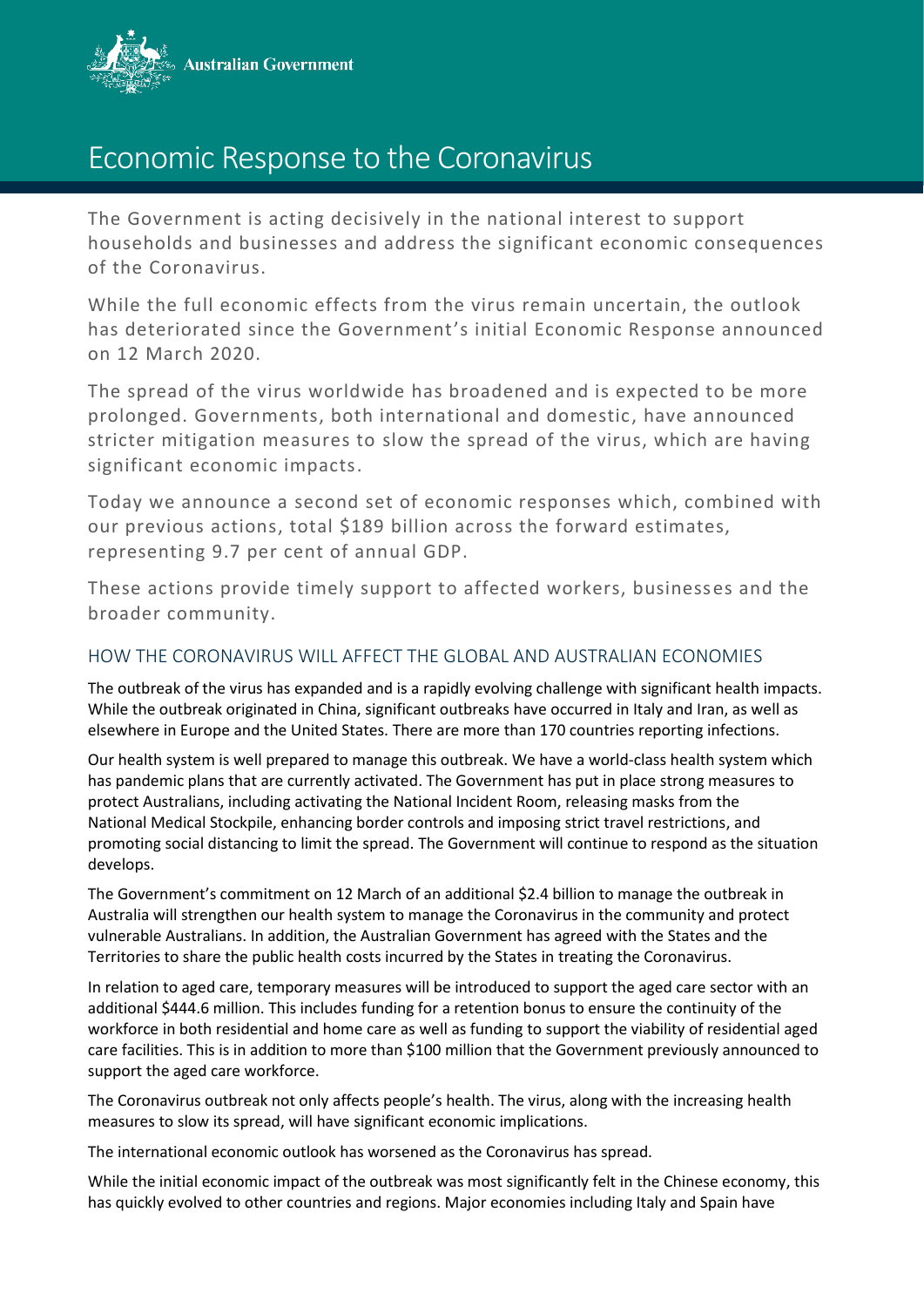announced they are in "lockdown" to contain the Coronavirus, which is expected to hinder economic activity over coming months.

In China, a range of economic indicators are showing that the Chinese economy has been severely impacted. A survey measure of activity in the manufacturing sector had its largest fall in its history in February. China also had record falls for industrial production, retail sales and fixed asset investment over January and February. Trade for this period was also significantly affected.

Given China's interconnectedness with the world, and its key role in supply chains, this decline will have flow-on economic impacts for the world. But concerns about flow-on effects have been magnified as more countries take direct action to slow the Coronavirus spread. In particular, across the world we have seen a substantial increase in the breadth and severity of restrictions on the movement of people. And this is showing up in confidence indicators in Europe, the United States and Asia.

The global nature of the shock is evident in financial markets. Stock markets have fallen substantially around the world in recent weeks, while corporate bond spreads have widened. The Australian dollar is 13 per cent lower on a trade-weighted basis than it was in early January.

While markets initially incorporated sharp downward revisions to the economic outlook in an orderly way with few signs of dislocation, more recently we have seen significant financial market strains. Financial authorities around the world have responded with a range of measures to support market functioning and economic activity.

Oil prices have continued to fall, and are now around 60 per cent lower than prices in early January, reflecting falling global demand and the collapse of an agreement between major producers to reduce output. While oil-linked LNG export prices will be negatively affected by these falls, consumers will benefit from lower petrol and gas prices.

In contrast, prices of key bulk commodities have remained resilient to date. This is likely due to an expectation that the Chinese authorities will move to boost domestic demand through ongoing measures, including increased investment in infrastructure.

In response to the Coronavirus outbreak, fiscal authorities in numerous countries have announced measures to support their health systems and their economies. Governments are supporting the sectors and workers most affected by the outbreak, and we are continuing to see the announcement of policies to help households and businesses cope as unprecedented shut-downs occur. Such policies have included loan arrangements, tax deferrals and relief, cash payments and income support. Monetary policy is also responding with more than 54 central banks across the world easing policy in 2020 so far.

Australia's position heading into this crisis is stronger than many, with both the IMF and the OECD having forecast Australia to grow faster than comparable economies, including the UK, Canada, Japan, Germany and France.

Australian governments continue to act quickly and decisively to adjust our health measures to the scale of the threat. This scaling up of measures to protect the health of our community will have negative effects on the economy. Demand for goods and services will be lowered, and this will be concentrated in some industries such as tourism, hospitality and retail trade. Some businesses will be unable to operate in the usual way owing to restrictions on large gatherings, or may face labour or supply chain challenges.

There remains considerable uncertainty around the economic implications of the Coronavirus for the June quarter and beyond, but the economic shock will be significant. There are a wide range of potential paths for the spread and containment of the virus globally and in Australia. In addition, there is uncertainty around the impact on confidence, people's ability to work and business cash flow. The global spread of the Coronavirus and its global economic impact will also flow through to demand for Australia's exports and the availability of inputs into domestic production and imported consumption goods.

There are automatic mechanisms that will help to support activity. The flexible exchange rate helps to mitigate the effect of shocks to global demand, we have a sound and well-capitalised banking sector and our labour market has shown that it can flexibly respond — with firms adjusting more through hours, than the number of employees.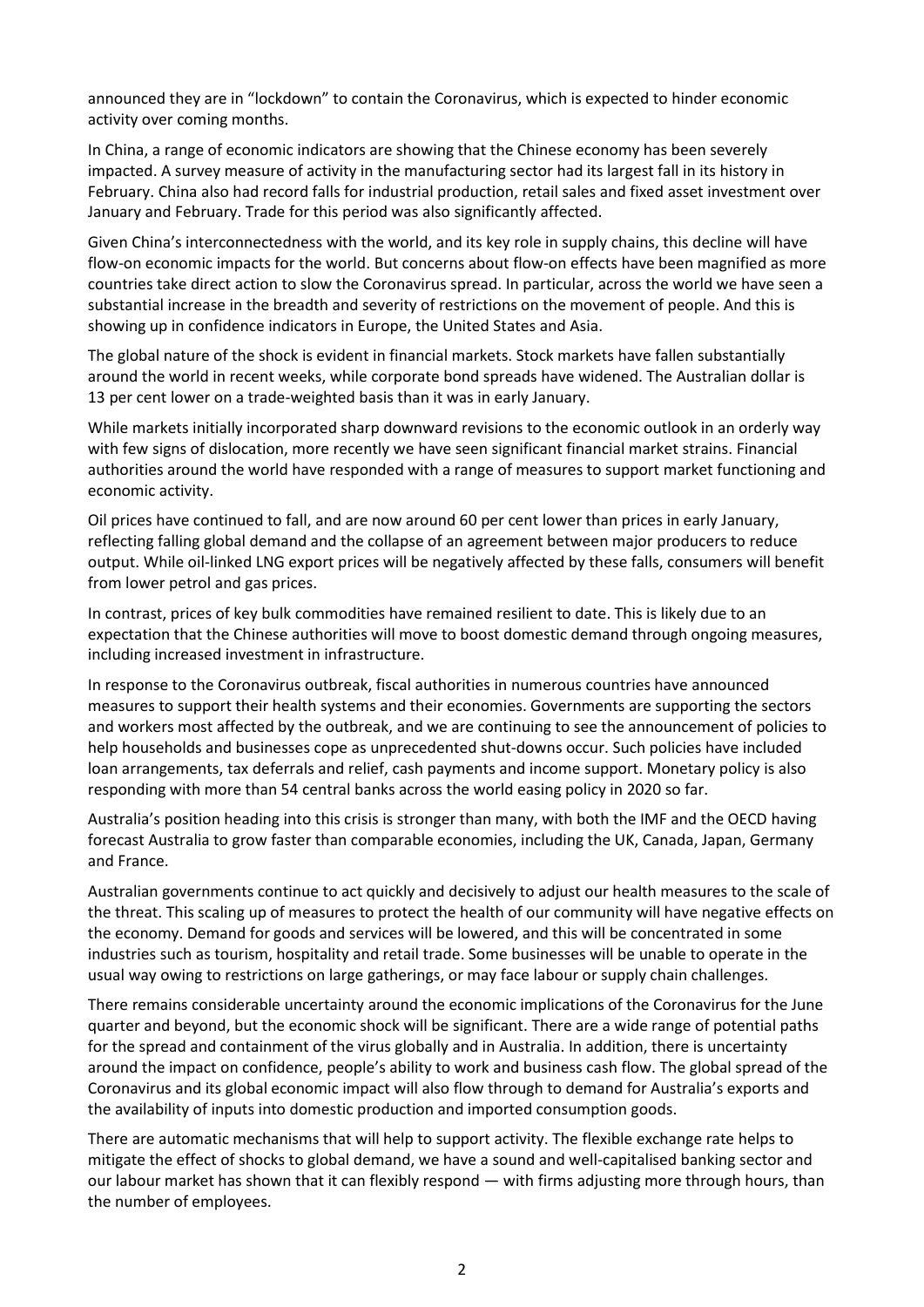# HOW THE GOVERNMENT IS RESPONDING

The Government's consolidated package of \$189 billion represents fiscal and balance sheet support across the forward estimates of 9.7 per cent of annual GDP. The support is designed to help businesses and households through the period ahead. This significant action has been taken in the national interest and has been updated in the light of the broader and more prolonged impact of the Coronavirus outbreak.

The package provides timely support to workers, households and businesses through a difficult time. Building on the previous measures, this package will support those most severely affected. It is also designed to position the Australian economy to recover strongly once the health challenge has been overcome.

The IMF and OECD have indicated that Australia is one of the advanced economies in the best positions to provide fiscal support without endangering debt sustainability.

## SUMMARY OF THE ECONOMIC RESPONSE

The Government's economic response will support households and business through the period ahead. It is designed to support businesses in managing short-term cash flow challenges, provide support to individuals, severely affected communities and regions, and to ensure the continued flow of credit in the Australian economy.

### 1. Support for individuals and households

The Government will provide significant payments to assist lower-income Australians, including pensioners, other social security and veteran income support recipients and eligible concession card holders.

#### *Income support for individuals*

Over the next six months, the Government is temporarily expanding eligibility to income support payments and establishing a new, time-limited Coronavirus supplement to be paid at a rate of \$550 per fortnight. This will be paid to both existing and new recipients of Jobseeker Payment, Youth Allowance Jobseeker, Parenting Payment, Farm Household Allowance and Special Benefit.

#### *Payments to support households*

The Government is providing two separate \$750 payments to social security, veteran and other income support recipients and eligible concession card holders. The first payment will be made from 31 March 2020 and the second payment will be made from 13 July 2020. Around half of those that benefit are pensioners. These payments will help to support confidence and domestic demand in the economy. The second payment will not be made to those eligible for the Coronavirus supplement.

Recognising that many Australians have saved over their lives to support themselves in retirement, the Government is implementing two measures to support retirees in managing the impact of recent volatility in financial markets and the impact of low interest rates on their retirement savings.

#### *Temporary early release of superannuation*

The Government is allowing individuals affected by the Coronavirus to access up to \$10,000 of their superannuation in 2019-20 and a further \$10,000 in 2020-21. Individuals will not need to pay tax on amounts released and the money they withdraw will not affect Centrelink or Veterans' Affairs payments.

#### *Temporarily reducing superannuation minimum drawdown rates*

The Government is temporarily reducing superannuation minimum drawdown requirements for account-based pensions and similar products by 50 per cent for 2019-20 and 2020-21. This measure will benefit retirees with account-based pensions and similar products by reducing the need to sell investment assets to fund minimum drawdown requirements.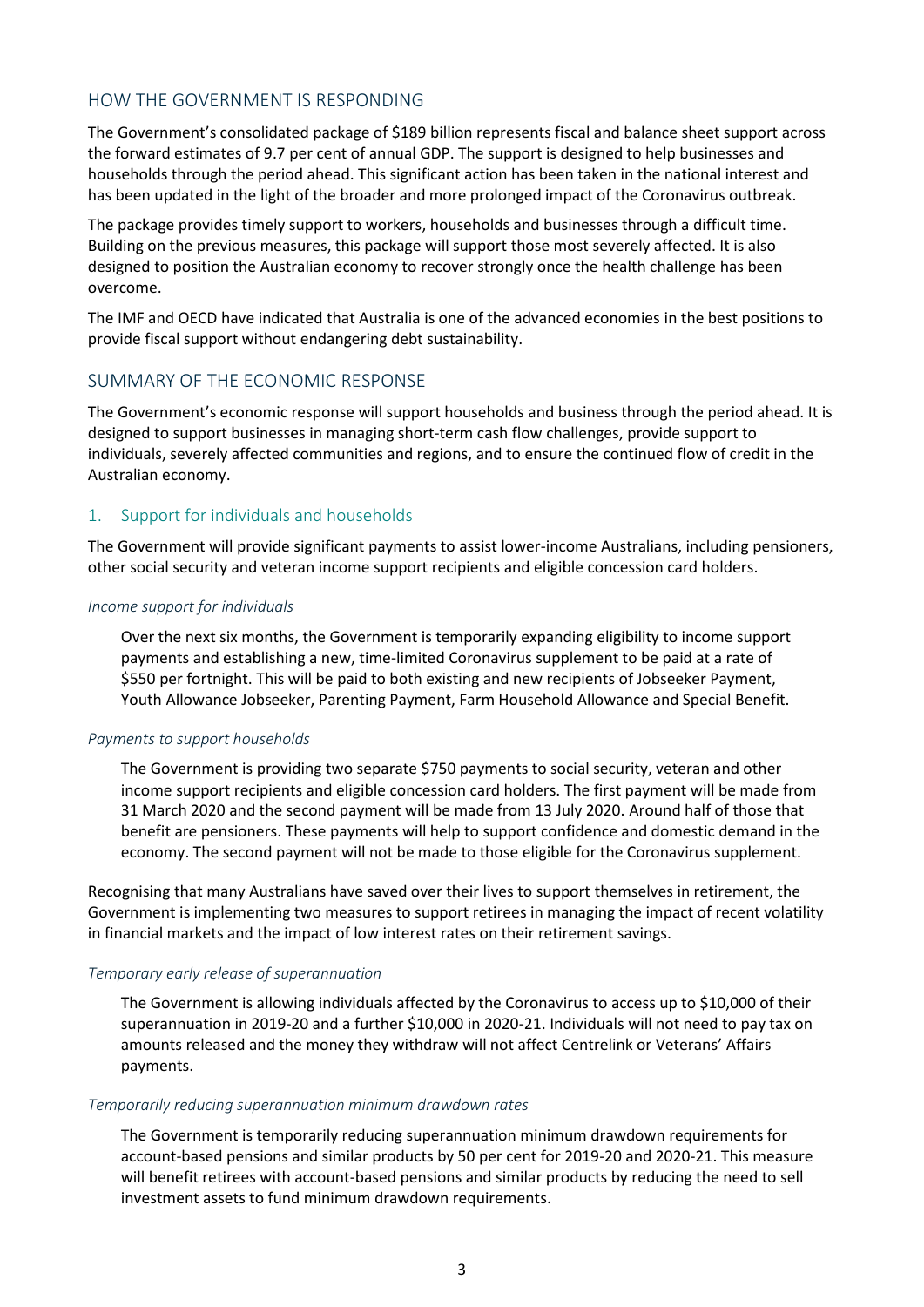#### *Reducing social security deeming rates*

On 12 March, the Government announced a 0.5 percentage point reduction in both the upper and lower social security deeming rates. The Government will now reduce these rates by another 0.25 percentage points.

As of 1 May 2020, the upper deeming rate will be 2.25 per cent and the lower deeming rate will be 0.25 per cent. The reductions reflect the low interest rate environment and its impact on the income from savings. The change will benefit around 900,000 income support recipients, including around 565,000 Age Pensioners who will, on average receive around \$105 more of the Age Pension in the first full year the reduced rates apply.

#### 2. Support for businesses

#### *Boosting Cash Flow for Employers*

The Government is enhancing the *Boosting Cash Flow for Employers* measure it announced on 12 March 2020. The Government is providing up to \$100,000 to eligible small and medium-sized businesses, and not-for-profits (NFPs) that employ people, with a minimum payment of \$20,000. These payments will help businesses and NFPs with their cash flow so they can keep operating, pay their rent, electricity and other bills and retain staff.

Small and medium-sized business entities with aggregated annual turnover under \$50 million and that employ workers are eligible. NFPs, including charities, with aggregated annual turnover under \$50 million and that employ workers will now also be eligible. This will support employment at a time where NFPs are facing increasing demand for services.

Under the enhanced scheme, employers will receive a payment equal to 100 per cent of their salary and wages withheld (up from 50 per cent), with the maximum payment being increased from \$25,000 to \$50,000. In addition, the minimum payment is being increased from \$2,000 to \$10,000.

An additional payment is also being introduced in the July — October 2020 period. Eligible entities will receive an additional payment equal to the total of all of the *Boosting Cash Flow for Employers* payments they have received. This means that eligible entities will receive at least \$20,000 up to a total of \$100,000 under both payments.

#### *Temporary relief for financially distressed businesses*

The economic impacts of the Coronavirus and health measures to prevent its spread will see many otherwise profitable and viable businesses temporarily face financial distress. It is important that these businesses have a safety net to make sure that when the crisis has passed they can resume normal business operations. One element of that safety net is to lessen the threat of actions that could unnecessarily push them into insolvency and force the winding up of the business.

The Government is temporarily increasing the threshold at which creditors can issue a statutory demand on a company and to initiate bankrupt proceedings against an individual as well as temporarily increasing the time companies and individuals have to respond to statutory demands they receive. The package also includes temporary relief for directors from any personal liability for trading while insolvent, and providing temporary flexibility in the *Corporations Act 2001* to provide targeted relief from provisions of the Act to deal with unforeseen events that arise as a result of the Coronavirus health crisis.

The ATO will tailor solutions for owners or directors of business that are currently struggling due to the Coronavirus, including temporary reduction of payments or deferrals, or withholding enforcement actions including Director Penalty Notices and wind-ups.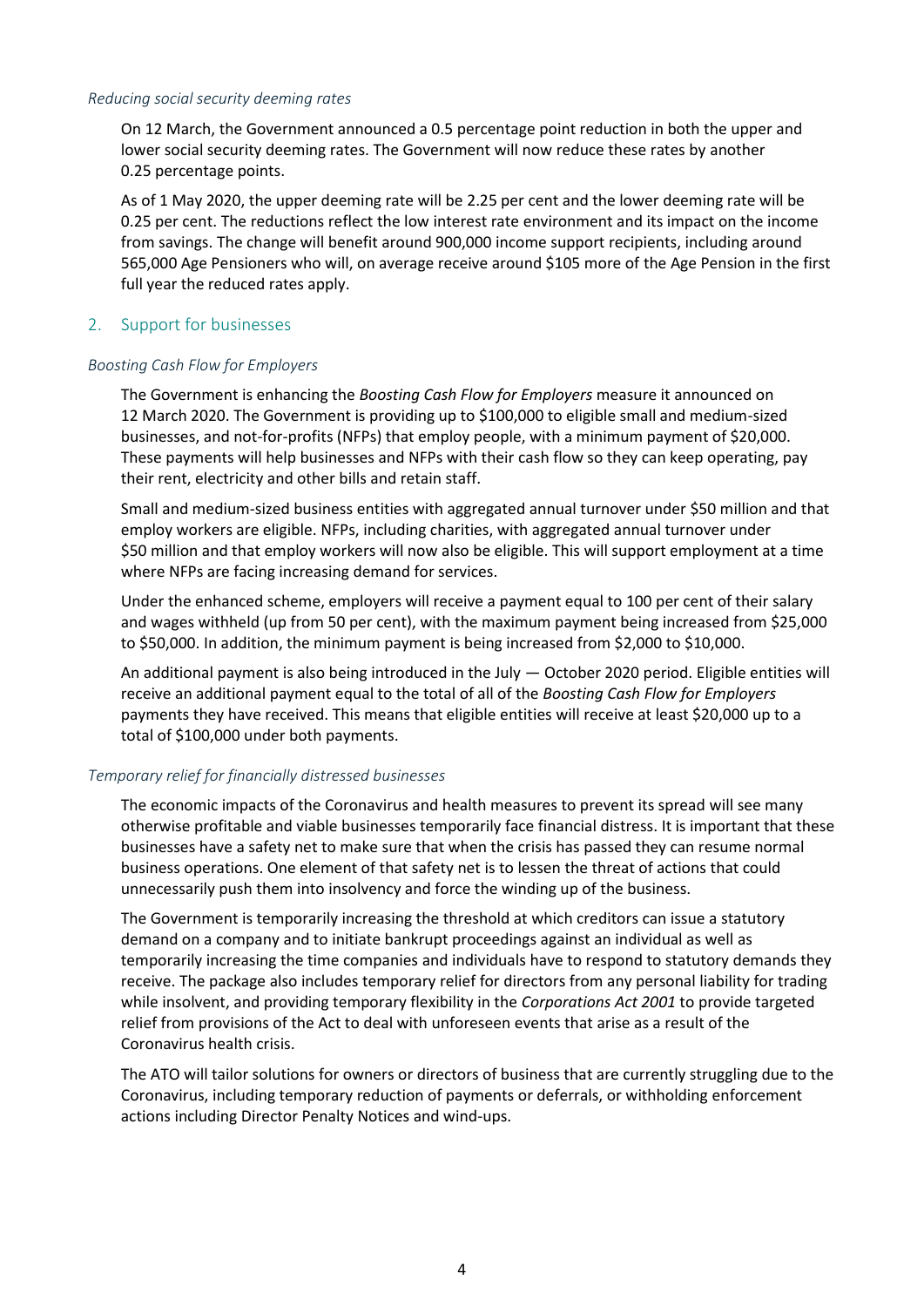#### *Increasing the instant asset write-off*

The Government is increasing the instant asset write-off threshold from \$30,000 to \$150,000 and expanding access to include businesses with aggregated annual turnover of less than \$500 million (up from \$50 million) until 30 June 2020. In 2017-18 there were more than 360,000 businesses that benefited from the current instant asset write-off, claiming deductions to the value of over \$4 billion. This measure will support over 3.5 million businesses (over 99 per cent of businesses) employing more than 9.7 million employees.

#### *Backing business investment*

The Government is introducing a time-limited 15 month investment incentive (through to 30 June 2021) to support business investment and economic growth over the short term, by accelerating depreciation deductions. Businesses with a turnover of less than \$500 million will be able to deduct 50 per cent of the cost of an eligible asset on installation, with existing depreciation rules applying to the balance of the asset's cost. This measure will support business investment and is estimated to lower taxes paid by Australian businesses by \$6.7 billion over the next two years. This measure will support over 3.5 million businesses (over 99 per cent of businesses) employing more than 9.7 million employees.

#### *Supporting apprentices and trainees*

The Government is supporting small business to retain their apprentices and trainees. Eligible employers can apply for a wage subsidy of 50 per cent of the apprentice's or trainee's wage for 9 months from 1 January 2020 to 30 September 2020. Where a small business is not able to retain an apprentice, the subsidy will be available to a new employer that employs that apprentice. Employers will be reimbursed up to a maximum of \$21,000 per eligible apprentice or trainee (\$7,000 per quarter).

Support will also be provided to the National Apprentice Employment Network, the peak national body representing Group Training Organisations, to co-ordinate the re-employment of displaced apprentices and trainees throughout their network of host employers across Australia.

This measure will support up to 70,000 small businesses, employing around 117,000 apprentices.

#### *Support for Coronavirus-affected regions and communities*

The Government will set aside \$1 billion to support regions most significantly affected by the Coronavirus outbreak. These funds will be available to assist during the outbreak and the recovery. In addition, the Government is assisting our airline industry by providing relief from a number of taxes and Government charges estimated to total up to \$715 million.

#### 3. Supporting the flow of credit

The Government, the Reserve Bank of Australia and the Australian Prudential Regulatory Authority have taken coordinated action to ensure the flow of credit in the Australian economy. Timely access to credit is vital for businesses to manage the impacts of the Coronavirus.

#### *Support for immediate cash flow needs for SMEs*

Under the Coronavirus SME Guarantee Scheme, the Government will provide a guarantee of 50 per cent to SME lenders to support new short-term unsecured loans to SMEs. The Scheme will guarantee up to \$40 billion of new lending. This will provide businesses with funding to meet cash flow needs, by further enhancing lenders' willingness and ability to provide credit. This will assist otherwise viable businesses across the economy who are facing significant challenges due to disrupted cash flow to meet existing obligations.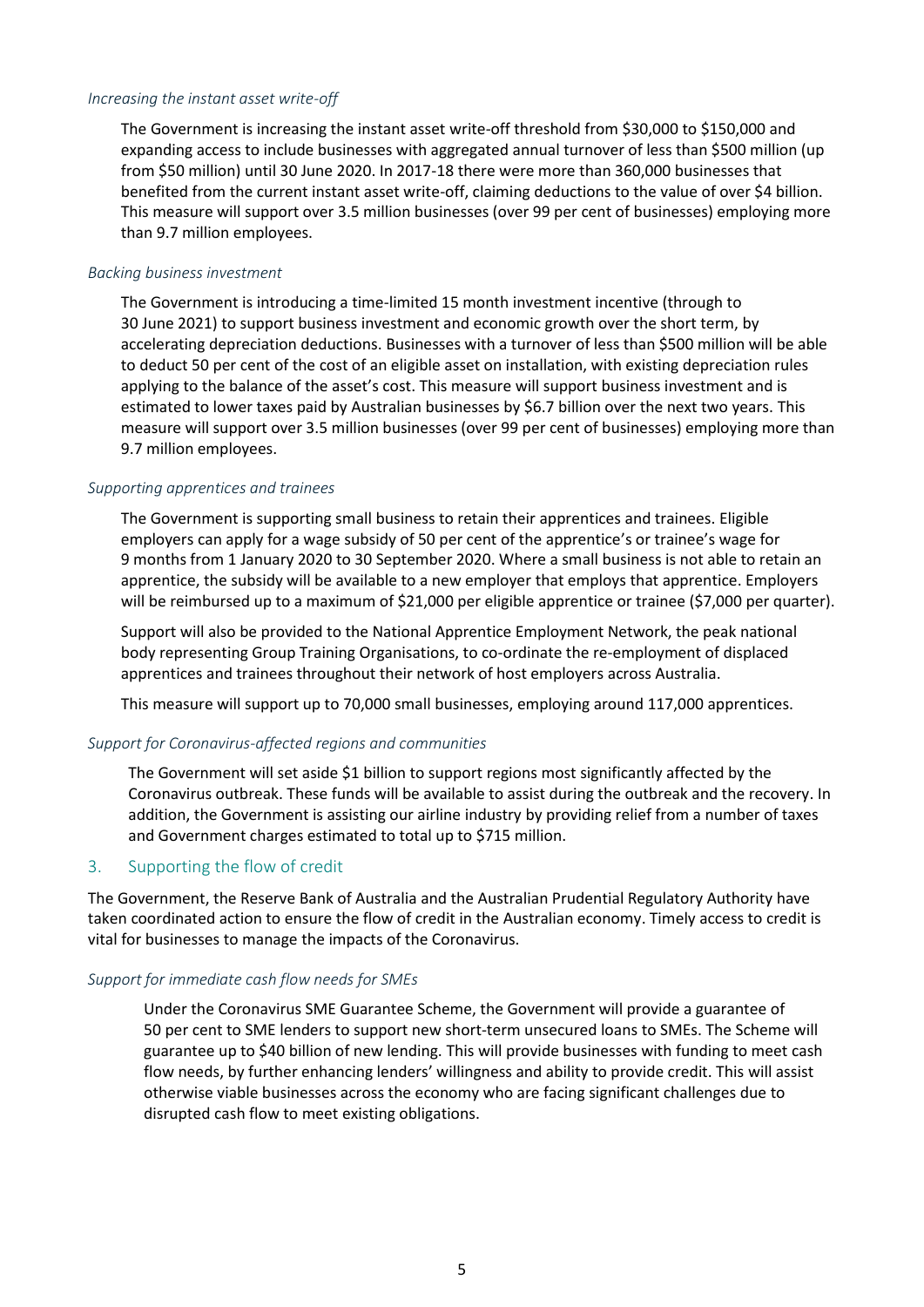#### *Quick and efficient access to credit for small business*

The Government is cutting red tape by providing a temporary exemption from responsible lending obligations for lenders providing credit to existing small business customers. This reform will help small businesses get access to credit quickly and efficiently.

#### *Reserve Bank of Australia — Supporting the flow and reducing the cost of credit*

The Reserve Bank of Australia (RBA) announced a package on 19 March 2020 that will put downward pressure on borrowing costs for households and businesses. This will help mitigate the adverse consequences of the Coronavirus on businesses and support their day-to-day trading operations. The RBA is supporting small businesses as a particular priority.

The RBA announced a term funding facility for the banking system. Banks will have access to at least \$90 billion in funding at a fixed interest rate of 0.25 per cent. This will reinforce the benefits of a lower cash rate by reducing funding costs for banks, which in turn will help reduce interest rates for borrowers. To encourage lending to businesses, the facility offers additional low-cost funding to banks if they expand their business lending, with particular incentives applying to new loans to SMEs.

In addition, the RBA announced a further easing in monetary policy by reducing the cash rate to 0.25 per cent. It is also extending and complementing the interest rate cut by taking active steps to target a 0.25 per cent yield on 3-year Australian Government Securities.

#### *Support for Non-ADI and smaller ADI lenders in the securitisation market*

The Government is providing the Australian Office of Financial Management (AOFM) with \$15 billion to invest in structured finance markets used by smaller lenders, including non-Authorised Deposit-Taking Institutions (non-ADI) and smaller Authorised Deposit-Taking Institutions (ADI). This support will be provided by making direct investments in primary market securitisations by these lenders and in warehouse facilities.

#### *Australian Prudential Regulatory Authority — Ensuring banks are well placed to lend*

The Australian Prudential Regulatory Authority has announced temporary changes to its expectations regarding bank capital ratios. The changes will support banks' lending to customers, particularly if they wish to take advantage of the new facility being offered by the RBA.

### PACKAGE IMPLEMENTATION

The Government is moving quickly to implement this package. To that end, a package of Bills is being introduced into Parliament on 23 March 2020 for urgent consideration.

Subject to passage of the Bills through Parliament, the Government will then move to immediately make, and register, supporting instruments.

#### FOR MORE INFORMATION

For more information on the Australian Government's Economic Response to Coronavirus visit [treasury.gov.au/coronavirus.](https://treasury.gov.au/coronavirus)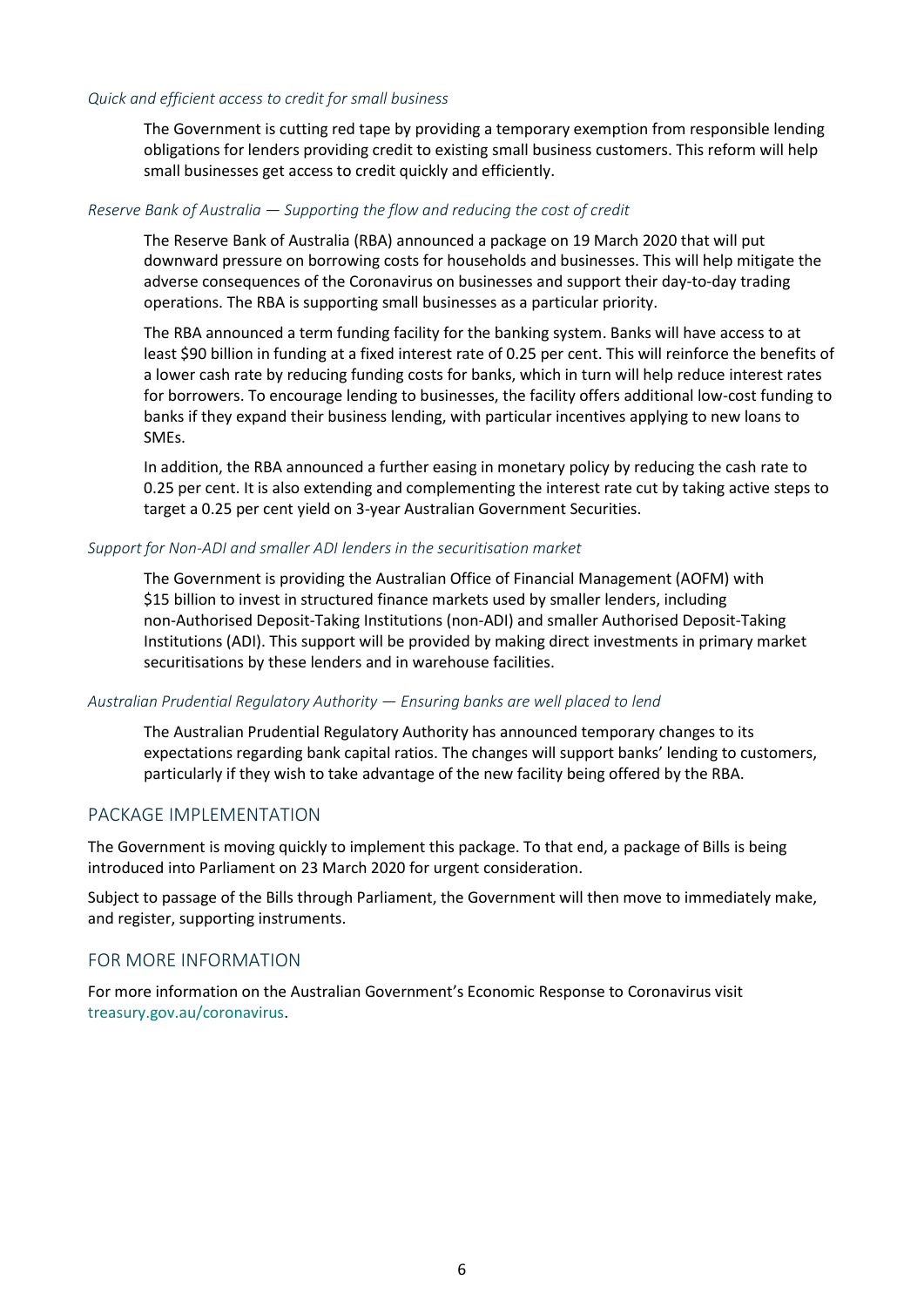# Timing of Assistance

| DATE                                                                  | <b>SUPPORT</b>                                                |
|-----------------------------------------------------------------------|---------------------------------------------------------------|
| Immediately, with deductions to be<br>included in 2019-20 tax returns | Increased instant asset write off                             |
| <b>Immediately</b>                                                    | Temporarily reduced minimum drawdown rates for superannuation |
| Immediately, with deductions to be<br>included in 2019-20 tax returns | Backing business investment — accelerated depreciation        |
| As soon as practicable                                                | Support for Coronavirus-affected regions and communities      |
| <b>From 31 March 2020</b>                                             | First round of \$750 payments to support households           |
| <b>Applications from early-April</b>                                  | Assistance for existing apprentices and trainees              |
| <b>Applications from mid-April 2020</b>                               | Temporary early release of superannuation                     |
| From 27 April 2020                                                    | Income support and a Coronavirus supplement                   |
| From 28 April 2020                                                    | First phase of Boosting Cash Flow for Employers               |
| <b>From 1 May 2020</b>                                                | Increased transfer payments from reduced deeming rates        |
| <b>From 13 July 2020</b>                                              | Second round of \$750 payments to support households          |
| <b>From 21 July 2020</b>                                              | Second phase of Boosting Cash Flow for Employers              |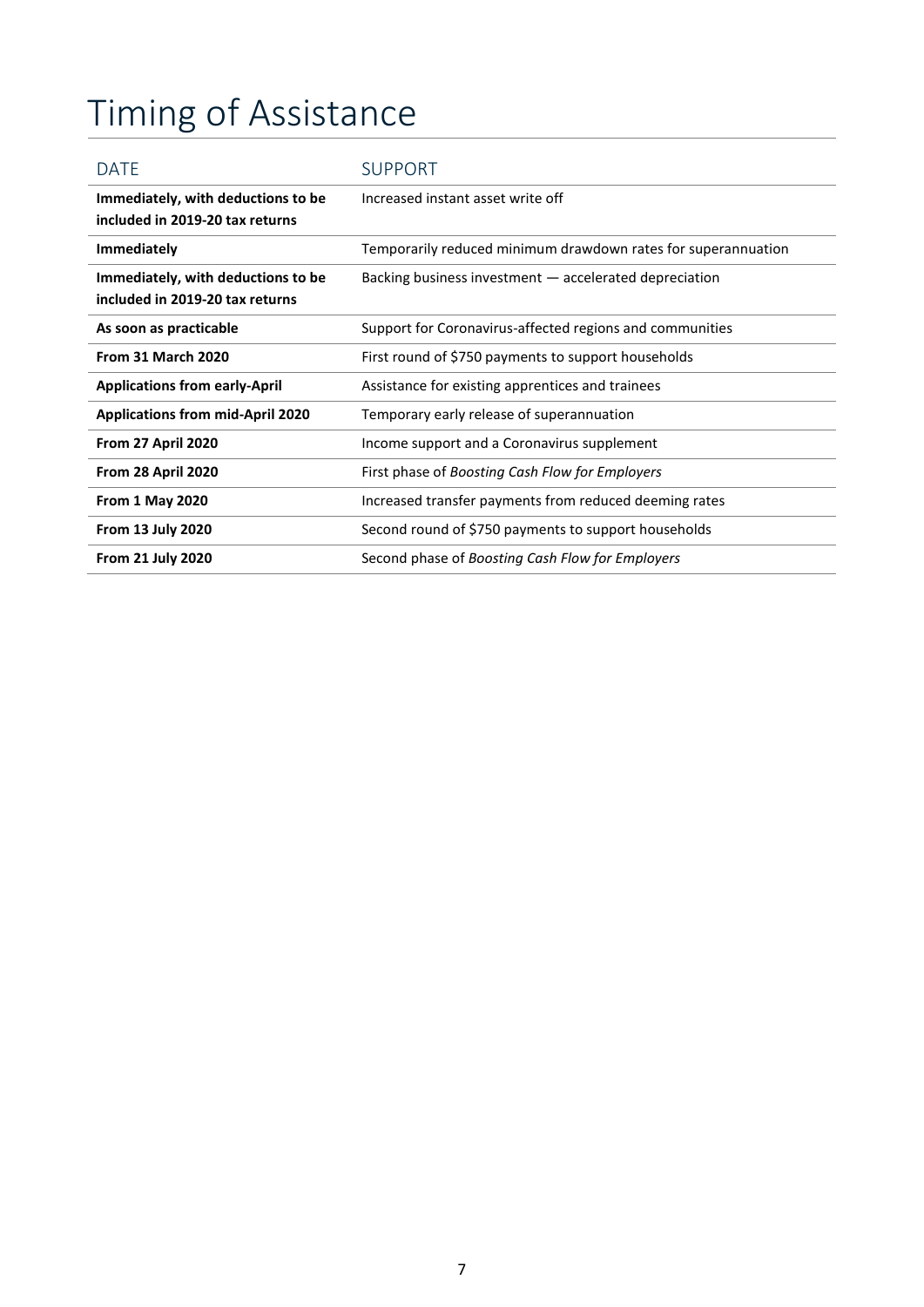# Summary: Economic response to the Coronavirus

| <b>AIM</b>                                      | <b>WHAT</b>                                                                                                                                                                                                                                                                                                                      | <b>WHEN</b>                                                                       | $19 - 20$<br>\$M | $20 - 21$<br><b>SM</b> | $21 - 22$<br><b>SM</b> | $22 - 23$<br>\$M\$ | $23 - 24$<br>\$M | <b>TOTAL</b><br>\$M |
|-------------------------------------------------|----------------------------------------------------------------------------------------------------------------------------------------------------------------------------------------------------------------------------------------------------------------------------------------------------------------------------------|-----------------------------------------------------------------------------------|------------------|------------------------|------------------------|--------------------|------------------|---------------------|
| Support for<br>Individuals<br>and<br>Households | Income support for individuals<br>The Government is temporarily expanding eligibility to income<br>support payments and establishing a new, time-limited Coronavirus<br>supplement to be paid at a rate of \$550 per fortnight. This would be<br>paid to both existing and new recipients of the eligible payment<br>categories. | From 27 April<br>2020                                                             | $-5,216$         | $-8,841$               | $-39$                  | $-22$              | $-15$            | $-14,133$           |
|                                                 | Payments to support households<br>Provide two rounds of \$750 payments to those eligible.                                                                                                                                                                                                                                        | First round<br>from 31 March<br>2020, second<br>round from 13<br><b>July 2020</b> | $-4,877$         | $-3,917$               | $-34$                  | $-2$               | 0                | $-8,830$            |
|                                                 | Temporary early release of superannuation<br>Enable individuals and sole traders directly impacted by the<br>economic consequences of the Coronavirus to access up to \$10,000<br>of their superannuation, tax-free, in 2019-20, and up to a further<br>\$10,000 in 2020-21. No tax will be imposed on withdrawals.              | Applications<br>from April 2020                                                   | $-20$            | $-250$                 | $-280$                 | $-290$             | $-310$           | $-1,150$            |
|                                                 | Temporarily reduce superannuation minimum drawdown rates<br>Reduce the superannuation minimum drawdown rates by<br>50 per cent for the 2019-20 and 2020-21 income year.                                                                                                                                                          | Immediately                                                                       | 0                | $\ast$                 | $\ast$                 |                    | $\Omega$         |                     |
|                                                 | Lower the social security deeming rates<br>Lower the social security deeming rates in response to the low<br>interest rate environment.                                                                                                                                                                                          | From 1 May<br>2020                                                                | $-35$            | $-203$                 | $-208$                 | $-212$             | $-218$           | $-876$              |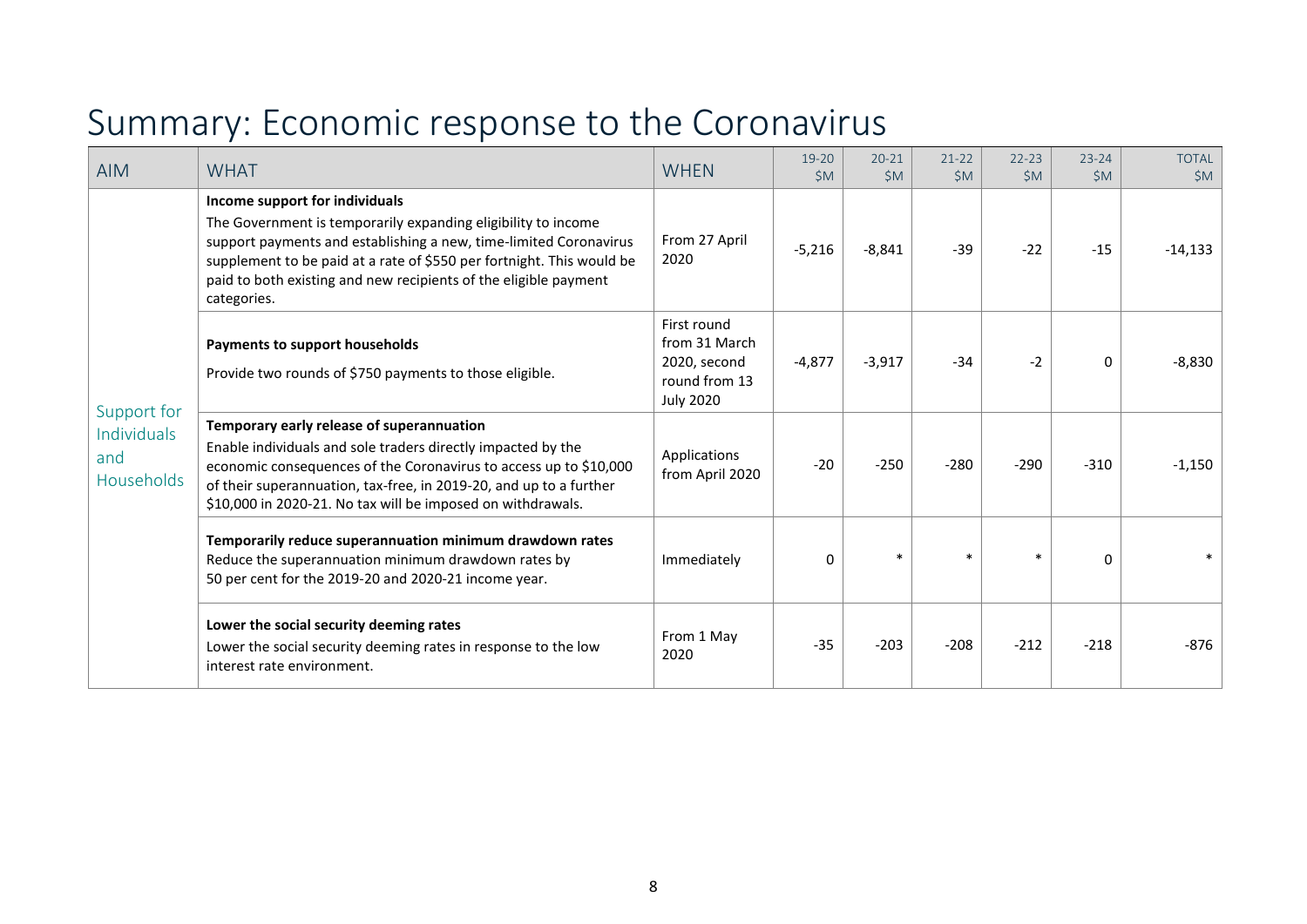| <b>AIM</b>                        | <b>WHAT</b>                                                                                                                                                                                                                                                                                                               | <b>WHEN</b>                                                                    | 19-20<br>\$M | $20 - 21$<br>\$M\$ | $21-22$<br>\$M | $22 - 23$<br>\$M | $23 - 24$<br>\$M\$ | <b>TOTAL</b><br>\$M\$ |
|-----------------------------------|---------------------------------------------------------------------------------------------------------------------------------------------------------------------------------------------------------------------------------------------------------------------------------------------------------------------------|--------------------------------------------------------------------------------|--------------|--------------------|----------------|------------------|--------------------|-----------------------|
| Support for<br><b>Businesses</b>  | <b>Boosting Cash Flow for Employers</b><br>Enhance the previously announced Boosting Cash Flow for Employers<br>by extending access to not-for-profits, including charities; increasing<br>the maximum total payments to \$100,000; increasing the rate of the<br>payment, increasing minimum total payments to \$20,000. | Payments from<br>28 April 2020,<br>additional<br>payments from<br>21 July 2020 | $-14,900$    | $-17,000$          | 0              | 0                | $\Omega$           | $-31,900$             |
|                                   | Temporary relief for financially distressed businesses<br>Help businesses get through a temporary period of insolvency, by<br>temporarily providing higher thresholds and more time to respond to<br>demands from creditors and providing temporary relief from<br>directors' personal insolvent trading liability        |                                                                                | $\Omega$     | $\Omega$           | 0              | 0                | $\Omega$           | Nil                   |
|                                   | Increasing the instant asset write-off<br>Lifting the threshold to \$150,000 (from \$30,000) $-$ and making more<br>businesses eligible to use it up to a turnover of \$500 million.                                                                                                                                      | Immediately,<br>with deductions<br>to be included<br>in 2019-20 tax<br>returns | $\Omega$     | $-2,300$           | $-200$         | 1,400            | 400                | $-700$                |
|                                   | <b>Backing business investment</b><br>Offering businesses a time-limited incentive to invest, by accelerating<br>depreciation deductions.                                                                                                                                                                                 | Immediately,<br>with deductions<br>to be included<br>in 2019-20 tax<br>returns | 0            | $-1,500$           | $-5,200$       | 200              | 3,300              | $-3,200$              |
|                                   | <b>Supporting apprentices and trainees</b><br>Wage assistance to help small businesses to keep their apprentices<br>and trainees.                                                                                                                                                                                         | Applications<br>open from<br>early April                                       | $-192$       | $-1,072$           | 0              | 0                | 0                  | $-1,265$              |
|                                   | Support for Coronavirus affected regions and communities<br>Financial support to help regions and communities most affected by<br>the Coronavirus to recover.                                                                                                                                                             | As soon as<br>practicable                                                      | $-100$       | $-900$             | 0              | $\Omega$         | $\Omega$           | $-1,000$              |
|                                   | <b>Support for Australian airlines and airports</b><br>Provide initial support to our airline industry through up to<br>\$715 million of relief from a range of taxes and Government charges.                                                                                                                             | 1 February 2020<br>to 30<br>September<br>2020                                  | $-437$       | $-278$             | 0              | 0                | $\Omega$           | $-715$                |
| <b>TOTAL COMMONWEALTH SUPPORT</b> |                                                                                                                                                                                                                                                                                                                           | $-25,777$                                                                      | $-36,262$    | $-5,961$           | 1,075          | 3,157            | $-63,769$          |                       |